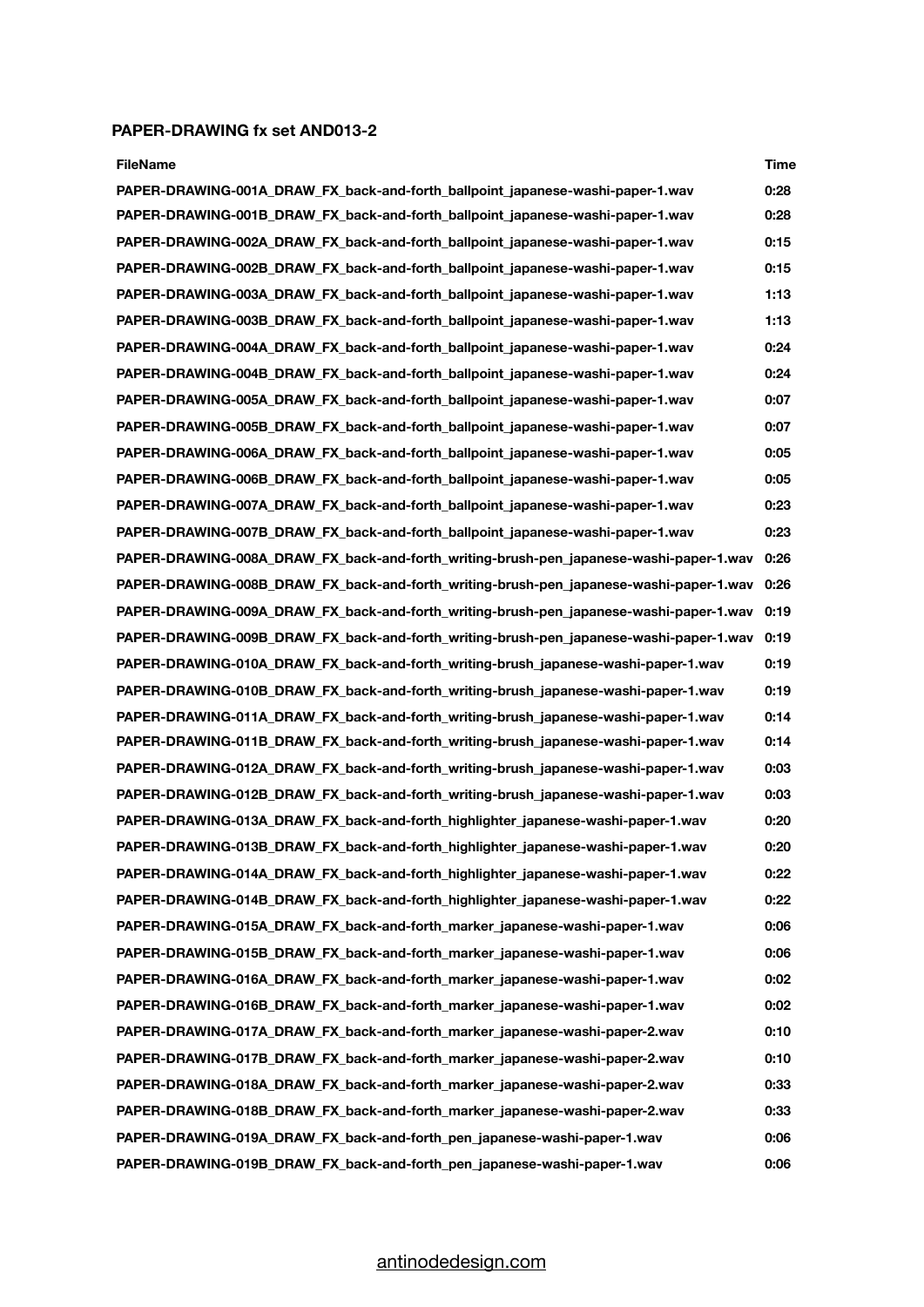| PAPER-DRAWING-020A_DRAW_FX_back-and-forth_pen_japanese-washi-paper-1.wav     | 0:03 |
|------------------------------------------------------------------------------|------|
| PAPER-DRAWING-020B_DRAW_FX_back-and-forth_pen_japanese-washi-paper-1.wav     | 0:03 |
| PAPER-DRAWING-021A DRAW FX back-and-forth pencil japanese-washi-paper-1.wav  | 0:15 |
| PAPER-DRAWING-021B_DRAW_FX_back-and-forth_pencil_japanese-washi-paper-1.wav  | 0:15 |
| PAPER-DRAWING-022A_DRAW_FX_back-and-forth_pencil_japanese-washi-paper-1.wav  | 0:20 |
| PAPER-DRAWING-022B DRAW FX back-and-forth pencil japanese-washi-paper-1.wav  | 0:20 |
| PAPER-DRAWING-023A_DRAW_FX_back-and-forth_pencil_japanese-washi-paper-1.wav  | 0:03 |
| PAPER-DRAWING-023B_DRAW_FX_back-and-forth_pencil_japanese-washi-paper-1.wav  | 0:03 |
| PAPER-DRAWING-024A DRAW FX back-and-forth pencil japanese-washi-paper-1.wav  | 0:20 |
| PAPER-DRAWING-024B_DRAW_FX_back-and-forth_pencil_japanese-washi-paper-1.wav  | 0:20 |
| PAPER-DRAWING-025A_DRAW_FX_back-and-forth_pencil_japanese-washi-paper-1.wav  | 0:12 |
| PAPER-DRAWING-025B_DRAW_FX_back-and-forth_pencil_japanese-washi-paper-1.wav  | 0:12 |
| PAPER-DRAWING-026A_DRAW_FX_back-and-forth_pencil_japanese-washi-paper-1.wav  | 0:12 |
| PAPER-DRAWING-026B_DRAW_FX_back-and-forth_pencil_japanese-washi-paper-1.wav  | 0:12 |
| PAPER-DRAWING-027A DRAW FX back-and-forth pencil japanese-washi-paper-1.wav  | 0:14 |
| PAPER-DRAWING-027B_DRAW_FX_back-and-forth_pencil_japanese-washi-paper-1.wav  | 0:14 |
| PAPER-DRAWING-028A_DRAW_FX_back-and-forth_pencil_japanese-washi-paper-1.wav  | 0:12 |
| PAPER-DRAWING-028B DRAW FX back-and-forth pencil japanese-washi-paper-1.wav  | 0:12 |
| PAPER-DRAWING-029A_DRAW_FX_back-and-forth_pencil_japanese-washi-paper-1.wav  | 0:15 |
| PAPER-DRAWING-029B DRAW FX back-and-forth pencil japanese-washi-paper-1.wav  | 0:15 |
| PAPER-DRAWING-030A DRAW FX back-and-forth pencil japanese-washi-paper-1.wav  | 0:08 |
| PAPER-DRAWING-030B DRAW FX back-and-forth pencil japanese-washi-paper-1.wav  | 0:08 |
| PAPER-DRAWING-031A_DRAW_FX_back-and-forth_pencil_japanese-washi-paper-1.wav  | 0:09 |
| PAPER-DRAWING-031B_DRAW_FX_back-and-forth_pencil_japanese-washi-paper-1.wav  | 0:09 |
| PAPER-DRAWING-032A DRAW FX circle ballpoint japanese-washi-paper-1.wav       | 0:11 |
| PAPER-DRAWING-032B_DRAW_FX_circle_ballpoint_japanese-washi-paper-1.wav       | 0:11 |
| PAPER-DRAWING-033A DRAW FX circle ballpoint japanese-washi-paper-1.wav       | 0:06 |
| PAPER-DRAWING-033B_DRAW_FX_circle_ballpoint_japanese-washi-paper-1.wav       | 0:06 |
| PAPER-DRAWING-034A DRAW FX circle ballpoint japanese-washi-paper-1.wav       | 0:08 |
| PAPER-DRAWING-034B_DRAW_FX_circle_ballpoint_japanese-washi-paper-1.wav       | 0:08 |
| PAPER-DRAWING-035A DRAW FX circle ballpoint japanese-washi-paper-1.wav       | 0:21 |
| PAPER-DRAWING-035B_DRAW_FX_circle_ballpoint_japanese-washi-paper-1.wav       | 0:21 |
| PAPER-DRAWING-036A_DRAW_FX_circle_ballpoint_japanese-washi-paper-1.wav       | 0:29 |
| PAPER-DRAWING-036B_DRAW_FX_circle_ballpoint_japanese-washi-paper-1.wav       | 0:29 |
| PAPER-DRAWING-037A_DRAW_FX_circle_ballpoint_japanese-washi-paper-1.wav       | 0:05 |
| PAPER-DRAWING-037B_DRAW_FX_circle_ballpoint_japanese-washi-paper-1.wav       | 0:05 |
| PAPER-DRAWING-038A_DRAW_FX_circle_pencil_japanese-washi-paper-1.wav          | 0:14 |
| PAPER-DRAWING-038B_DRAW_FX_circle_pencil_japanese-washi-paper-1.wav          | 0:14 |
| PAPER-DRAWING-039A_DRAW_FX_circle_pencil_japanese-washi-paper-1.wav          | 0:15 |
| PAPER-DRAWING-039B_DRAW_FX_circle_pencil_japanese-washi-paper-1.wav          | 0:15 |
| PAPER-DRAWING-040A_DRAW_FX_jagg_writing-brush-pen_japanese-washi-paper-1.wav | 0:09 |

## [antinodedesign.com](http://antinodedesign.com)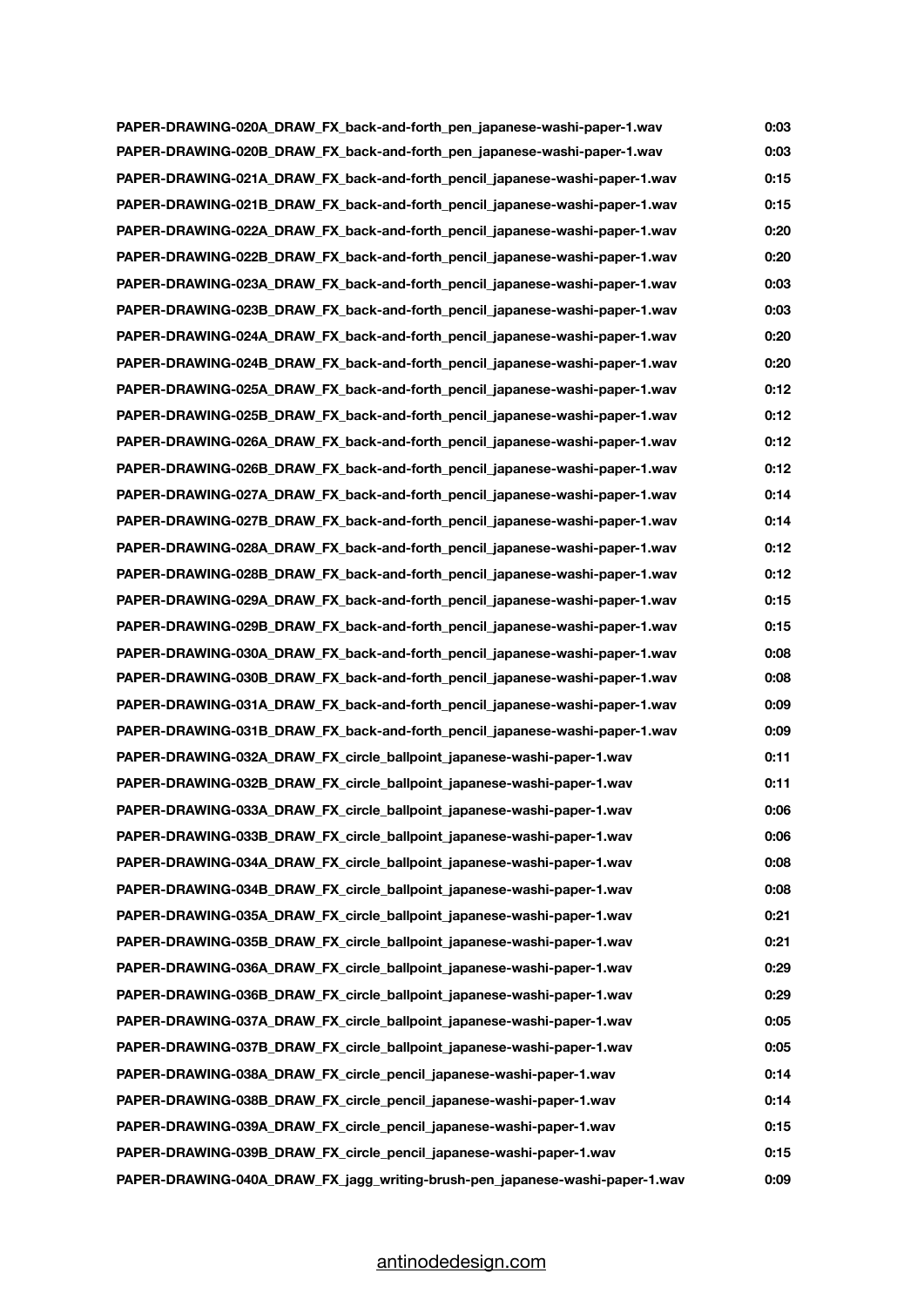| PAPER-DRAWING-040B_DRAW_FX_jagg_writing-brush-pen_japanese-washi-paper-1.wav | 0:09 |
|------------------------------------------------------------------------------|------|
| PAPER-DRAWING-041A_DRAW_FX_jagg_writing-brush-pen_japanese-washi-paper-1.wav | 0:23 |
| PAPER-DRAWING-041B DRAW FX jagg writing-brush-pen japanese-washi-paper-1.wav | 0:23 |
| PAPER-DRAWING-042A_DRAW_FX_jagg_marker_japanese-washi-paper-2.wav            | 0:24 |
| PAPER-DRAWING-042B_DRAW_FX_jagg_marker_japanese-washi-paper-2.wav            | 0:24 |
| PAPER-DRAWING-043A_DRAW_FX_jagg_pen_japanese-washi-paper-2.wav               | 0:30 |
| PAPER-DRAWING-043B_DRAW_FX_jagg_pen_japanese-washi-paper-2.wav               | 0:30 |
| PAPER-DRAWING-044A DRAW FX jagg pencil corrugated-cardboard.wav              | 0:02 |
| PAPER-DRAWING-044B_DRAW_FX_jagg_pencil_corrugated-cardboard.wav              | 0:02 |
| PAPER-DRAWING-045A_DRAW_FX_jagg_pencil_japanese-washi-paper-1.wav            | 0:09 |
| PAPER-DRAWING-045B_DRAW_FX_jagg_pencil_japanese-washi-paper-1.wav            | 0:09 |
| PAPER-DRAWING-046A_DRAW_FX_jagg_pencil_japanese-washi-paper-1.wav            | 0:05 |
| PAPER-DRAWING-046B_DRAW_FX_jagg_pencil_japanese-washi-paper-1.wav            | 0:05 |
| PAPER-DRAWING-047A_DRAW_FX_jagg_pencil_japanese-washi-paper-1.wav            | 0:07 |
| PAPER-DRAWING-047B DRAW FX jagg pencil japanese-washi-paper-1.wav            | 0:07 |
| PAPER-DRAWING-048A_DRAW_FX_jagg_pencil_japanese-washi-paper-1.wav            | 0:04 |
| PAPER-DRAWING-048B_DRAW_FX_jagg_pencil_japanese-washi-paper-1.wav            | 0:04 |
| PAPER-DRAWING-049A_DRAW_FX_jagg_pencil_japanese-washi-paper-1.wav            | 0:04 |
| PAPER-DRAWING-049B_DRAW_FX_jagg_pencil_japanese-washi-paper-1.wav            | 0:04 |
| PAPER-DRAWING-050A DRAW FX random ballpoint japanese-washi-paper-1.wav       | 0:02 |
| PAPER-DRAWING-050B DRAW FX random ballpoint japanese-washi-paper-1.wav       | 0:02 |
| PAPER-DRAWING-051A_DRAW_FX_random_ballpoint_japanese-washi-paper-1.wav       | 0:03 |
| PAPER-DRAWING-051B_DRAW_FX_random_ballpoint_japanese-washi-paper-1.wav       | 0:03 |
| PAPER-DRAWING-052A_DRAW_FX_straight_pen_japanese-washi-paper-2.wav           | 0:18 |
| PAPER-DRAWING-052B_DRAW_FX_straight_pen_japanese-washi-paper-2.wav           | 0:18 |
| PAPER-DRAWING-053A DRAW FX straight pen japanese-washi-paper-2.wav           | 0:25 |
| PAPER-DRAWING-053B_DRAW_FX_straight_pen_japanese-washi-paper-2.wav           | 0:25 |
| PAPER-DRAWING-054A_DRAW_FX_straight_pen_japanese-washi-paper-2.wav           | 0:06 |
| PAPER-DRAWING-054B_DRAW_FX_straight_pen_japanese-washi-paper-2.wav           | 0:06 |
| PAPER-DRAWING-055A_DRAW_FX_straight_pen_japanese-washi-paper-2.wav           | 0:32 |
| PAPER-DRAWING-055B DRAW FX straight pen japanese-washi-paper-2.wav           | 0:32 |
| PAPER-DRAWING-056A_DRAW_FX_straight_pen_japanese-washi-paper-2.wav           | 0:33 |
| PAPER-DRAWING-056B_DRAW_FX_straight_pen_japanese-washi-paper-2.wav           | 0:33 |
| PAPER-DRAWING-057A DRAW FX straight pencil japanese-washi-paper-1.wav        | 0:03 |
| PAPER-DRAWING-057B_DRAW_FX_straight_pencil_japanese-washi-paper-1.wav        | 0:03 |
| PAPER-DRAWING-058A_DRAW_FX_straight_pencil_japanese-washi-paper-1.wav        | 0:02 |
| PAPER-DRAWING-058B_DRAW_FX_straight_pencil_japanese-washi-paper-1.wav        | 0:02 |
| PAPER-DRAWING-059A_DRAW_FX_straight_pencil_japanese-washi-paper-1.wav        | 0:02 |
| PAPER-DRAWING-059B_DRAW_FX_straight_pencil_japanese-washi-paper-1.wav        | 0:02 |
| PAPER-DRAWING-060A_DRAW_FX_straight_pencil_japanese-washi-paper-1.wav        | 0:02 |
| PAPER-DRAWING-060B_DRAW_FX_straight_pencil_japanese-washi-paper-1.wav        | 0:02 |

## [antinodedesign.com](http://antinodedesign.com)